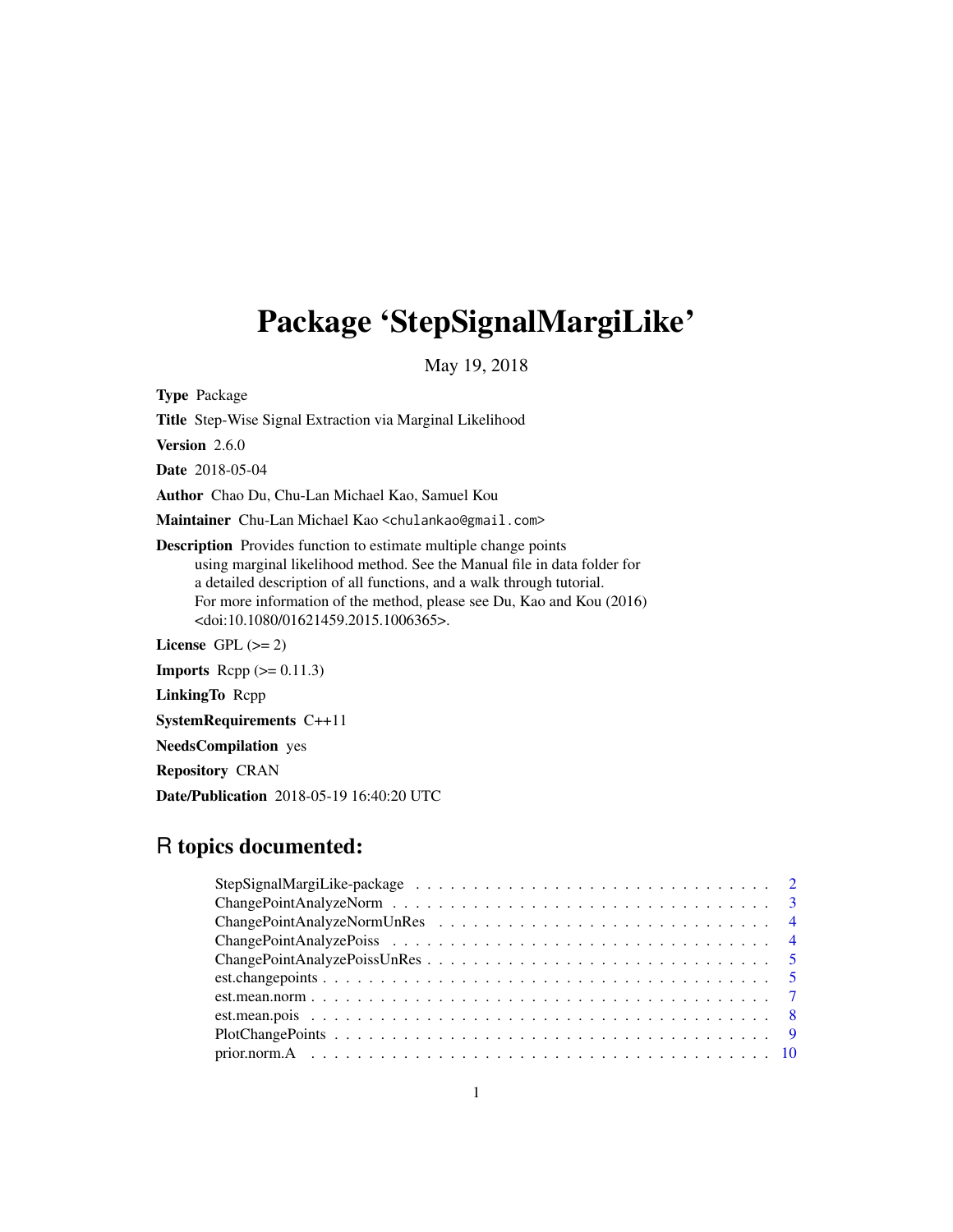<span id="page-1-0"></span>

| Index |                                                    | 17 |
|-------|----------------------------------------------------|----|
|       |                                                    |    |
|       |                                                    |    |
|       | StepSignalMargiLike_ChangePointAnalyzeNormUnRes 15 |    |
|       |                                                    |    |
|       |                                                    |    |
|       |                                                    |    |
|       |                                                    |    |

StepSignalMargiLike-package

*Estimating Change Points Using Marginal Likelihood*

#### Description

(See the Manual.pdf file in data folder for a detail description of all functions, and a walkthrough tutorial.)

This packages provides function to estimate multiple change points using marginal likelihood method proposed by Du, Kao and Kou (2015), which we would denoted as DKK2015 afterward. est.changepoints estimates change-points. PlotChangePoints plots. Other functions are for the normal and Poisson examples in DKK2015.

## Details

|                  | Package: StepSignalMargiLike                                |
|------------------|-------------------------------------------------------------|
| Type: Package    |                                                             |
| Version: $2.5.9$ |                                                             |
|                  | Date: 2017-8-22                                             |
|                  | License: GNU GENERAL PUBLIC LICENSE Version 3, 29 June 2007 |

## Author(s)

Chao Du, Chu-Lan Michael Kao, Samuel Kou Maintainer: Chu-Lan Michael Kao <chulankao@gmail.com>

## References

Chao Du, Chu-Lan Michael Kao and S. C. Kou (2016), "Stepwise Signal Extraction via Marginal Likelihood"

## Examples

 $n < -5$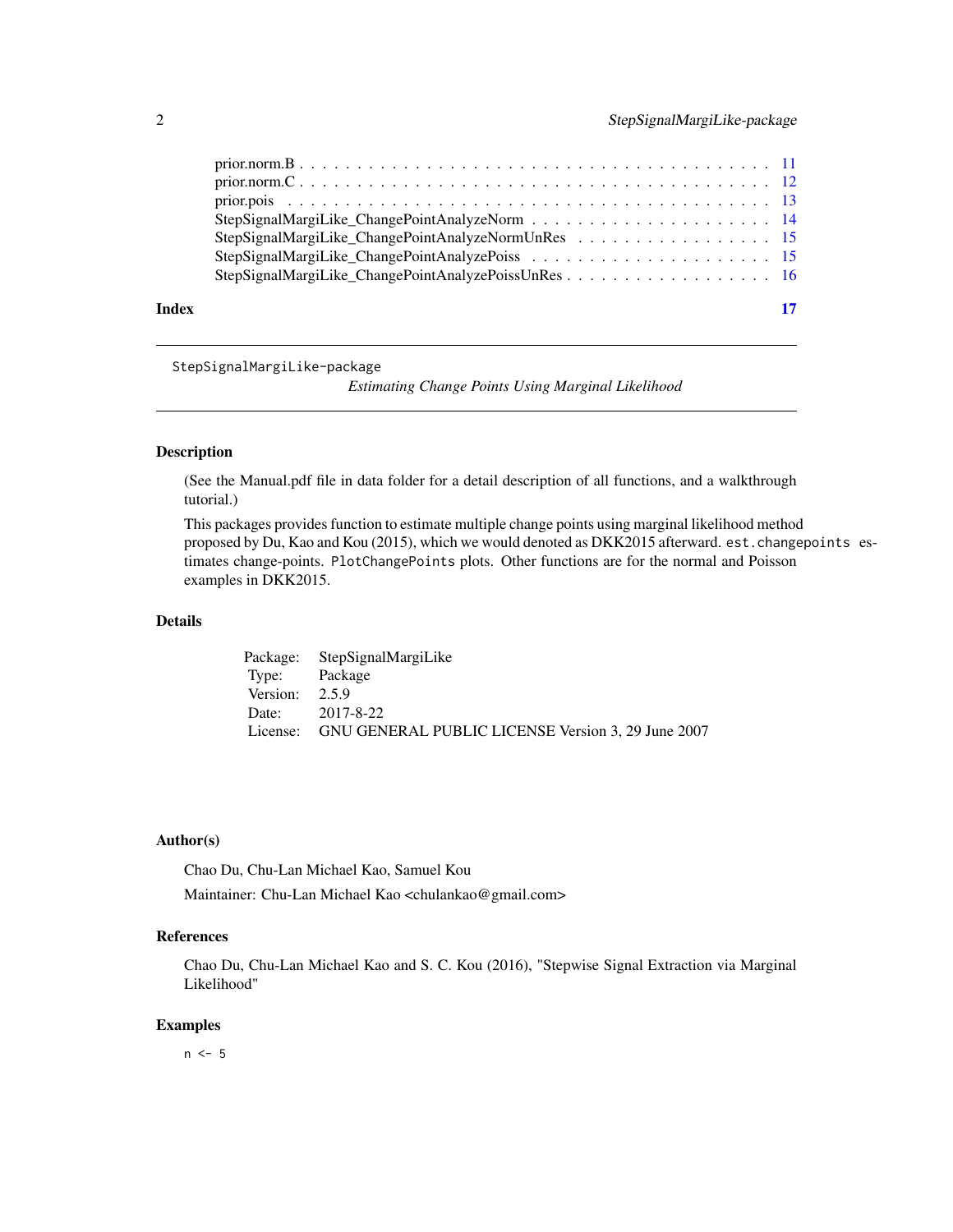```
data.x \leq -rnorm(n, 1, 1)data.x <- c(data.x, rnorm(n, 10,1))
data.x \leq c(data.x, rnorm(n, 2,1))
data.x \leq c(data.x, rnorm(n, 10,1))
data.x \leq c(data.x, rnorm(n, 1,1))
data.t <- 1:(5*n)prior <- prior.norm.A(data.x)
max.segs < -10index.ChPT <- est.changepoints(data.x, mode="normal", prior)
est.mean <- est.mean.norm(data.x, index.ChPT, prior)
PlotChangePoints(data.x, data.t, index.ChPT, est.mean)
PlotChangePoints(data.x, data.t, index.ChPT, est.mean, type.data="p",
  col.data="green", col.est="black", main="Stepwise Signal Estimation",
  sub="Using Marginal Likelihood", xlab="time", ylab="value")
```
ChangePointAnalyzeNorm

*ChangePointAnalyzeNorm*

#### Description

Supported C++ function used in function est.changepoints.

## Usage

ChangePointAnalyzeNorm

```
n < -5max.segs <- 5
data.x \leq -rnorm(n, 1, 1)data.x <- c(data.x, rnorm(n, 10,1))
data.x \leq c(data.x, rnorm(n, 2,1))
data.x \leq c(data.x, rnorm(n, 10,1))
data.x \leq c(data.x, rnorm(n, 1,1))
data.t <- 1:(5*n)
prior <- prior.norm.A(data.x)
ChangePointAnalyzeNorm(data.x, n, max.segs, prior)
```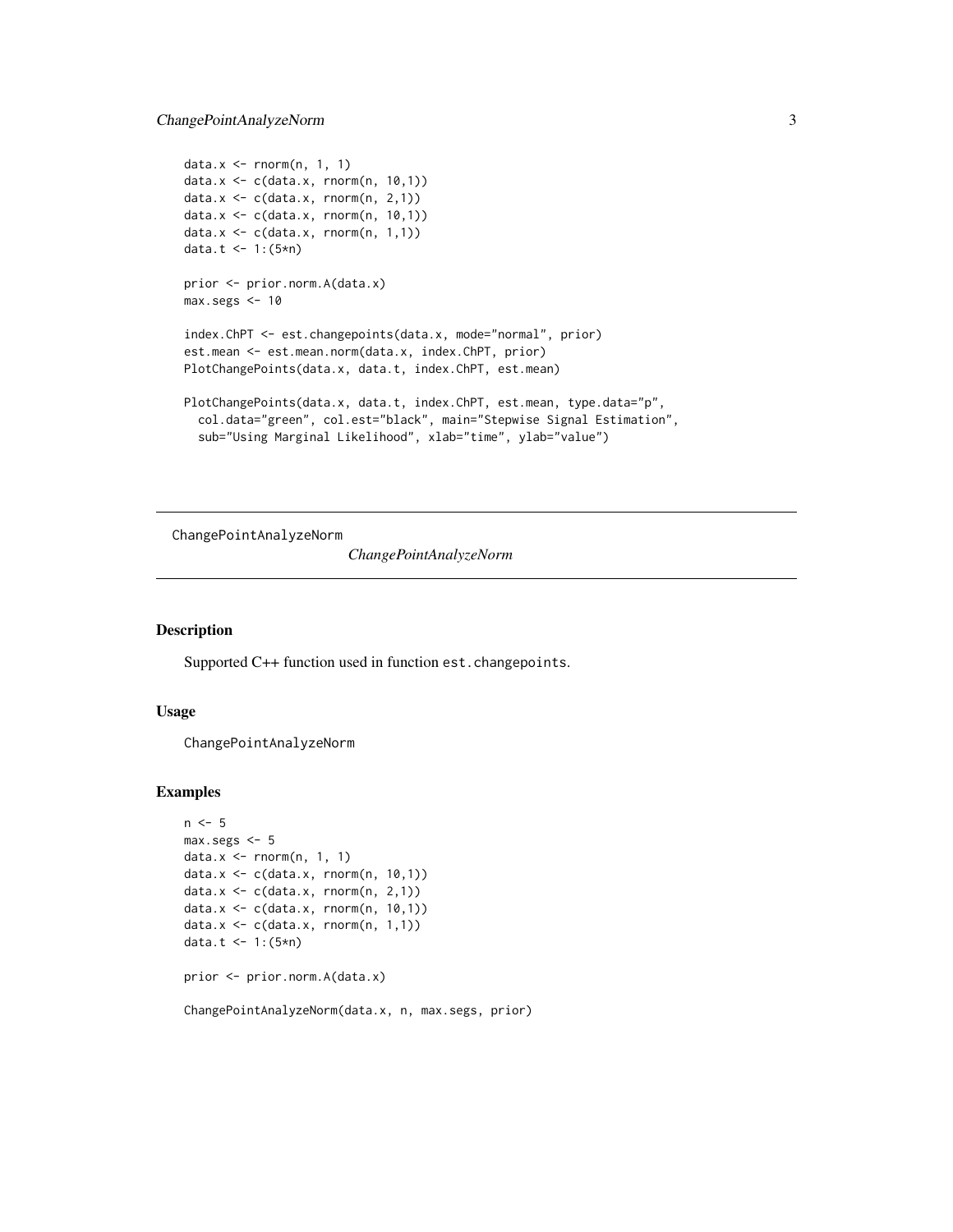<span id="page-3-0"></span>ChangePointAnalyzeNormUnRes

*ChangePointAnalyzeNormUnRes*

#### Description

Supported C++ function used in function est.changepoints.

## Usage

ChangePointAnalyzeNormUnRes

## Examples

```
n < -5data.x <- rnorm(n, 1, 1)
data.x <- c(data.x, rnorm(n, 10,1))
data.x <- c(data.x, rnorm(n, 2,1))
data.x \leq c(data.x, rnorm(n, 10,1))
data.x \leq c(data.x, rnorm(n, 1,1))
data.t <- 1:(5*n)
prior <- prior.norm.A(data.x)
ChangePointAnalyzeNormUnRes(data.x, n, prior)
```
ChangePointAnalyzePoiss

*ChangePointAnalyzePoiss*

## Description

Supported C++ function used in function est.changepoints.

## Usage

ChangePointAnalyzePoiss

```
n < - 20max.segs <- 5
data.x \leftarrow \text{rpois}(n, 1)data.x <- c(data.x, rpois(n, 10))
data.x <- c(data.x, rpois(n, 50))
data.x <- c(data.x, rpois(n, 20))
```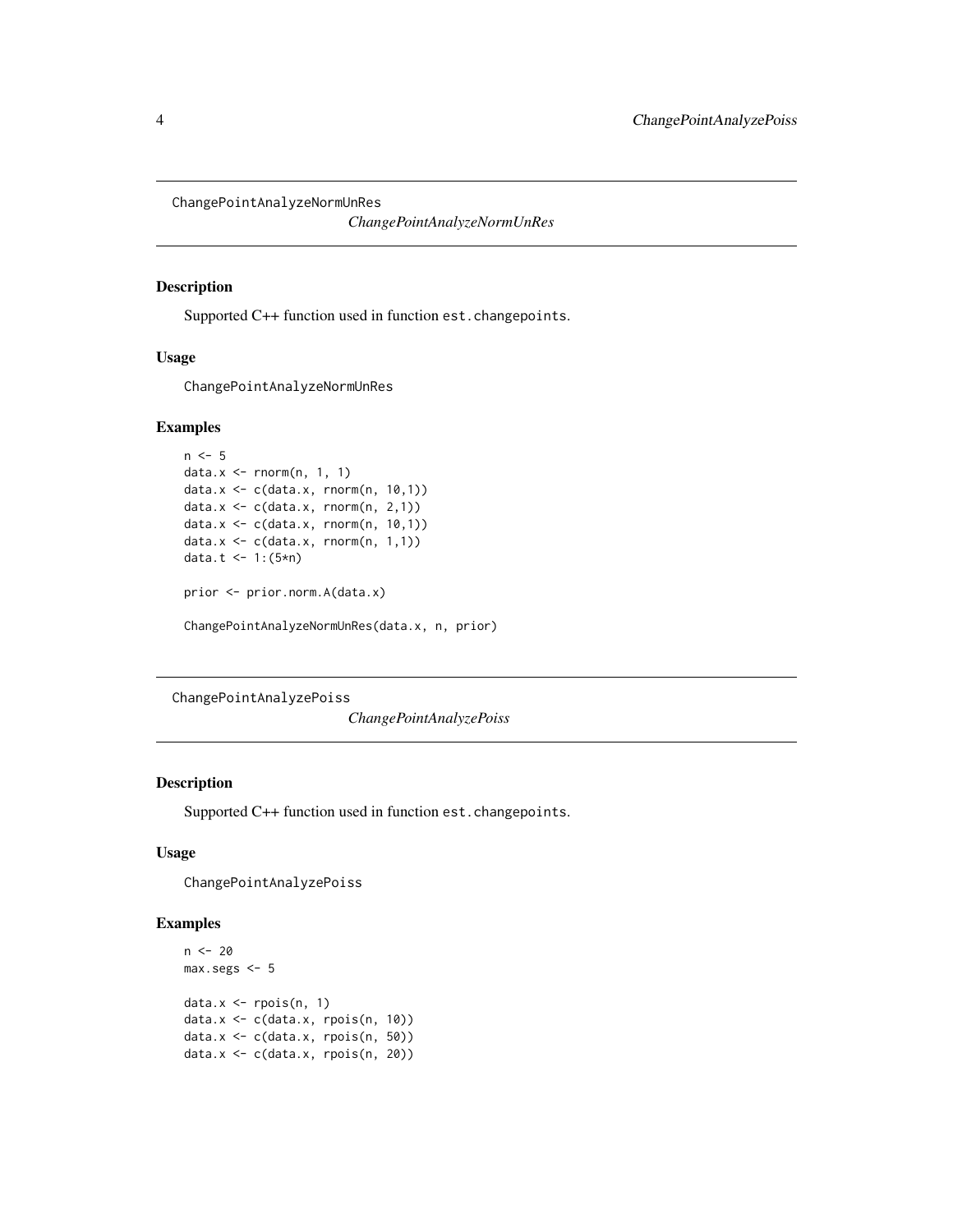## <span id="page-4-0"></span>ChangePointAnalyzePoissUnRes 5

data.x <- c(data.x, rpois(n, 80)) prior <- prior.pois(data.x) ChangePointAnalyzePoiss(data.x, n, max.segs, prior)

ChangePointAnalyzePoissUnRes

*ChangePointAnalyzePoissUnRes*

## Description

Supported C++ function used in function est.changepoints.

#### Usage

ChangePointAnalyzePoissUnRes

#### Examples

```
n <- 20
data.x <- rpois(n, 1)
data.x \leq c(data.x, rpois(n, 10))
data.x <- c(data.x, rpois(n, 50))
data.x <- c(data.x, rpois(n, 20))
data.x <- c(data.x, rpois(n, 80))
prior <- prior.pois(data.x)
ChangePointAnalyzePoissUnRes(data.x, n, prior)
```
est.changepoints *est.changepoints*

## Description

This function estimates multiple change points using marginal likelihood method proposed by Du, Kao and Kou (2015), which we would denoted as DKK2015 afterward.

## Usage

```
est.changepoints(data.x, model, prior, max.segs, logH, logMD)
```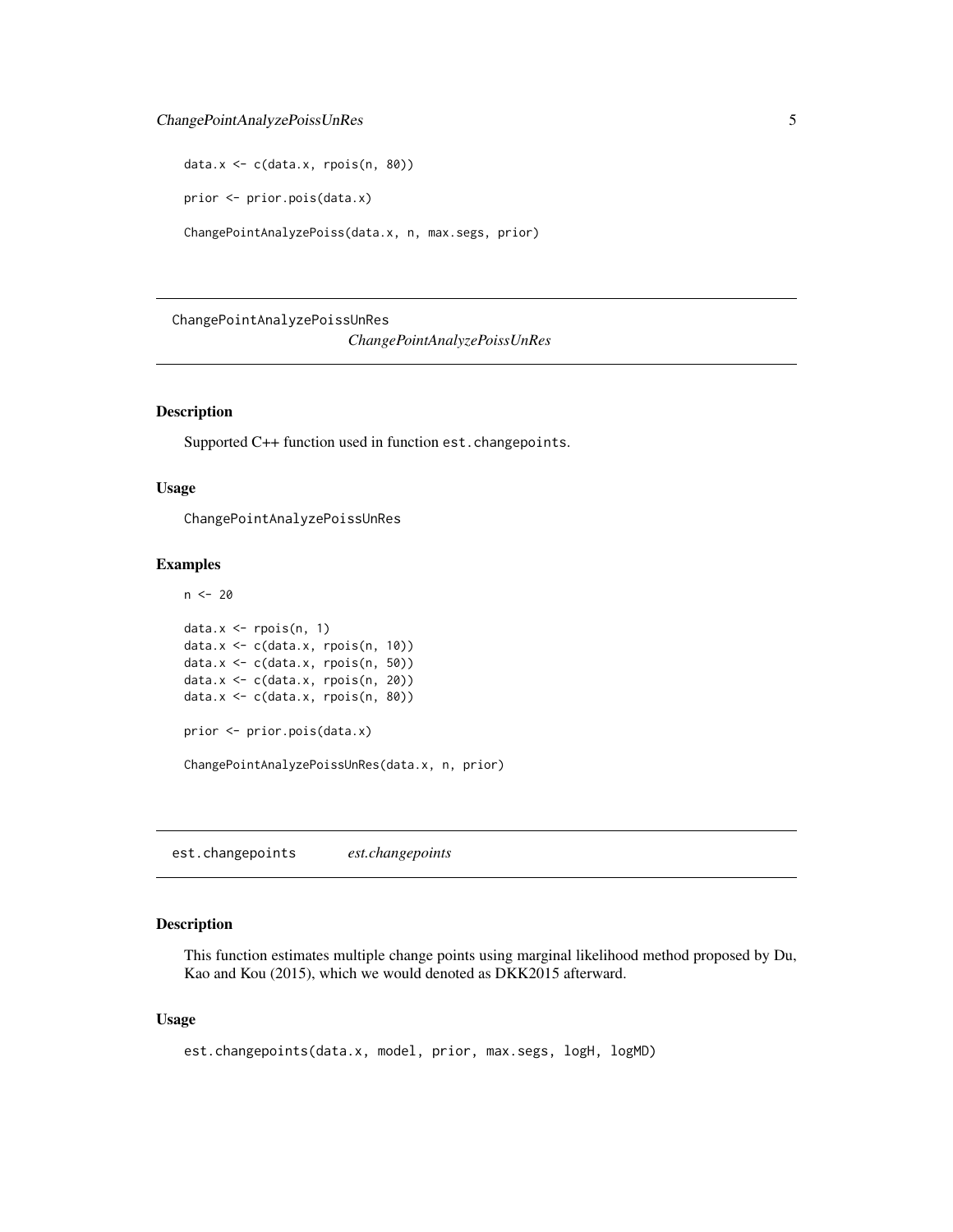#### **Arguments**

| data.x   | Observed data in vector or matrix form. When the data is in matrix form, each<br>column should represent a single observation.                                                                                                                                                                                                                                                                                                    |
|----------|-----------------------------------------------------------------------------------------------------------------------------------------------------------------------------------------------------------------------------------------------------------------------------------------------------------------------------------------------------------------------------------------------------------------------------------|
| model    | The specified distributional assumption. Currently we have implemented two<br>arguments: "normal" (data follows one dimensional Normal distribution with<br>unknown mean and variance) and "poisson" (data follows Poisson distribution<br>with unknown intensity). A third argument "user" is also accepted, given that<br>the prior and the log marginal likelihood function are specified in the parameter<br>prior and logMD. |
| prior    | The prespecified prior parameters in consistent with the form used in logMD.<br>For the proposed priors in DKK2015, use the corresponding prior function<br>provided.                                                                                                                                                                                                                                                             |
| max.segs | (Opt.) The maximum number of segments allowed, which is the value M in<br>DKK2015. Must be a positive integer greater then 1. If missing, the function<br>would process using the algorihtm by Jackson et al. (2005).                                                                                                                                                                                                             |
| logH     | (Opt.) A Boolean algebra determine whether to report the log H matrix in<br>DKK2015. Default is FALSE.                                                                                                                                                                                                                                                                                                                            |
| logMD    | (Opt.) The log marginal likelihood function (which is the log of D function in<br>DKK2015). The function must be in the form of logMD(data.x, prior).                                                                                                                                                                                                                                                                             |

## Details

See Manual.pdf in "data" folder.

## Value

If logH is FALSE, the function returns the set of estimated change-points by the index of the data, where each index is the end point of a segment. If the result is no change-points, the function returns NULL.

If logH is TRUE, then the function returns a list with three components: changePTs is the set of estimated change-points, log.H is the log value for the H matrix used in the algorithm, where  $log H(m, i) = log H(x1, x2, ..., xi|m)$ , and max. j records the j that maximizes the marginal likelihood in each step. See the manual in data folder for more details.

#### References

Chao Du, Chu-Lan Michael Kao and S. C. Kou (2015), "Stepwise Signal Extraction via Marginal Likelihood". Forthcoming in Journal of American Statistical Association.

```
library(StepSignalMargiLike)
```

```
n < -5data.x \leq -rnorm(n, 1, 1)data.x \leq c(data.x, rnorm(n, 10,1))
data.x \leq c(data.x, rnorm(n, 2,1))
data.x \leq c(data.x, rnorm(n, 10,1))
```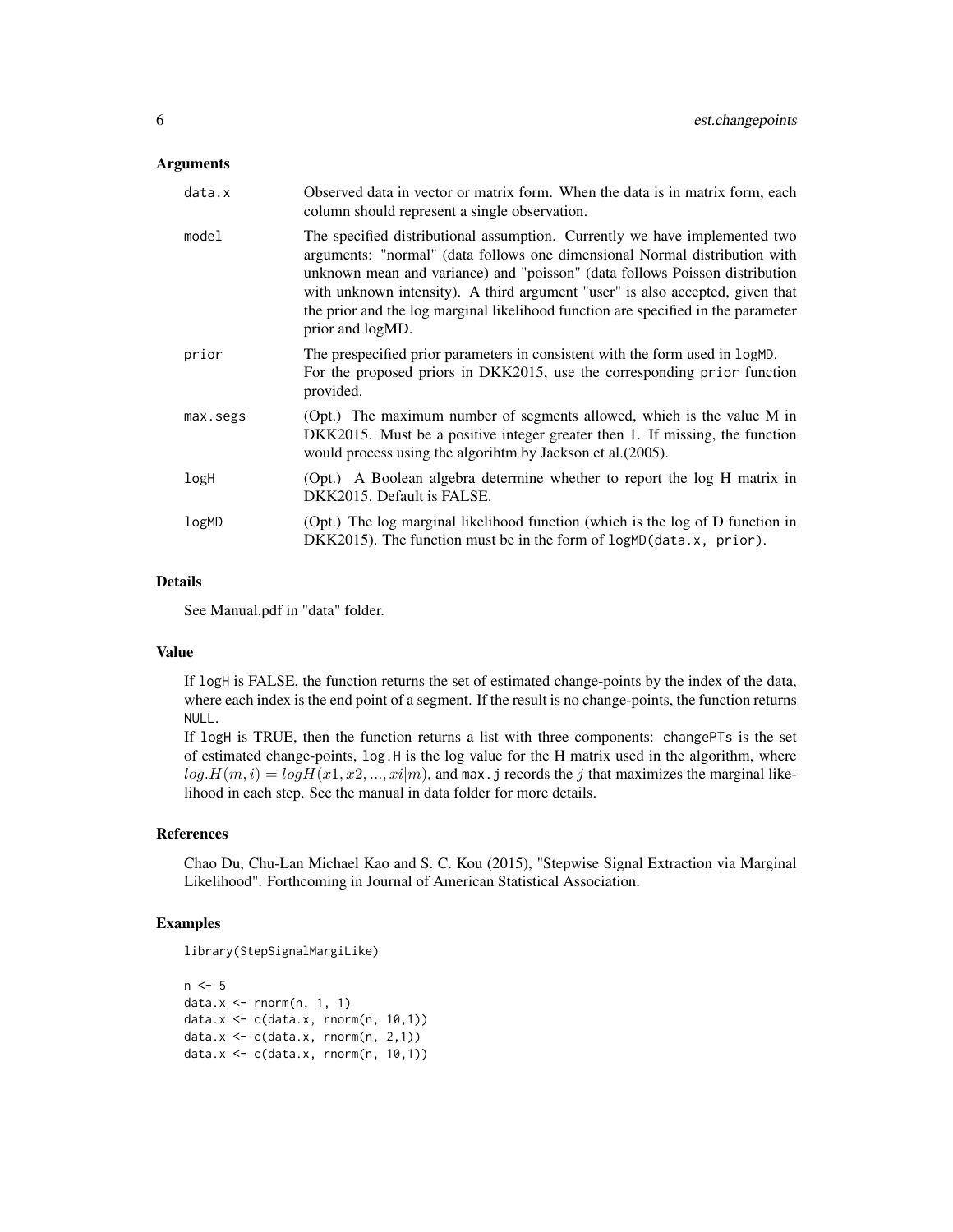## <span id="page-6-0"></span>est.mean.norm 7

```
data.x \leq c(data.x, rnorm(n, 1,1))
prior <- prior.norm.A(data.x)
max.segs <- 10
est.changepoints(data.x=data.x, model="normal", prior=prior)
est.changepoints(data.x=data.x, model="normal", prior=prior, max.segs=max.segs)
est.changepoints(data.x=data.x, model="normal", prior=prior, max.segs=max.segs,logH=TRUE)
```
est.mean.norm *est.mean.norm*

#### Description

This function estimates the posterior mean for each segments under the normal assumption with conjugate prior. The variance  $\sigma^2$  is assumed to be drawn from an inverse Gamma distribution with shape parameter  $\nu$ 0 and scale parameter  $\sigma$ 0<sup>2</sup>, while mean is assumed to be drawn from a normal distribution with mean  $\mu$ 0 and variance  $\sigma^2/\kappa$ 0.

#### Usage

est.mean.norm(data.x, index.ChPT, prior)

## Arguments

| data.x     | Observed data in vector form where each element represents a single observa-<br>tion.                                          |
|------------|--------------------------------------------------------------------------------------------------------------------------------|
| index.ChPT | The set of the index of change points in a vector. Must be in accending order.<br>This could be obtained by est. changepoints. |
| prior      | Vector contatining prior parameters in the order of $(\mu 0, \kappa 0, \nu 0, \sigma 0^2)$ .                                   |

## Details

See Manual.pdf in "data" folder.

## Value

Vector containing estimated mean for each segments.

## References

Chao Du, Chu-Lan Michael Kao and S. C. Kou (2015), "Stepwise Signal Extraction via Marginal Likelihood". Forthcoming in Journal of American Statistical Association.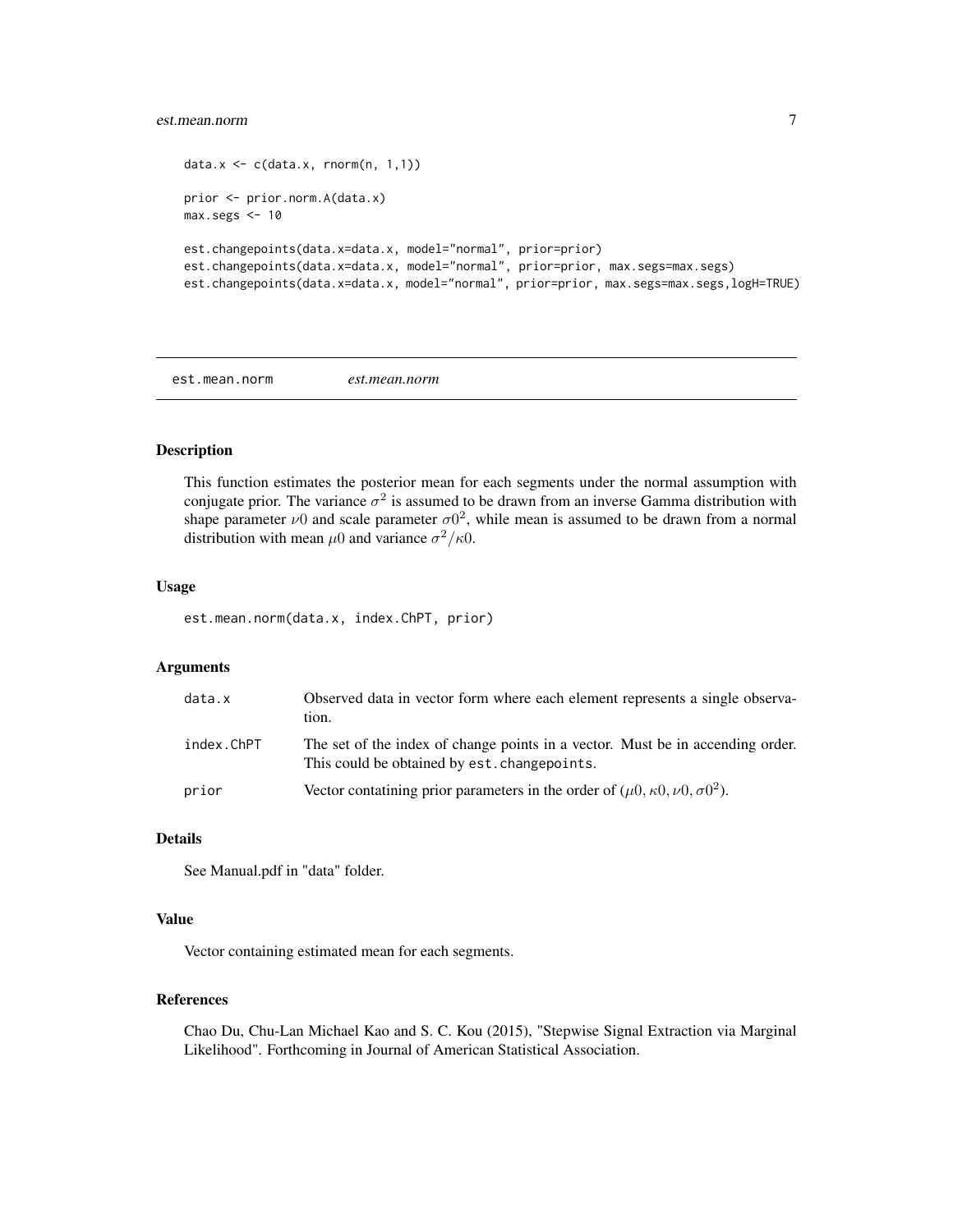## Examples

library(StepSignalMargiLike)

```
n < -5data.x <- rnorm(n, 1, 1)
data.x <- c(data.x, rnorm(n, 10,1))
data.x \leq c(data.x, rnorm(n, 2,1))
data.x <- c(data.x, rnorm(n, 10,1))
data.x \leq c(data.x, rnorm(n, 1,1))
prior <- prior.norm.A(data.x)
index.ChPT \leq c(n, 2*n, 3*n, 4*n)
est.mean.norm(data.x, index.ChPT, prior)
```
est.mean.pois *est.mean.pois*

#### Description

This function estimates the posterior mean for each segments under the Poisson assumption with conjugate prior. The data is assumed to follow Poisson( $\lambda$ ), where  $\lambda$  is assumed to have Beta prior with shape parameters  $\alpha$  and  $\beta$ .

#### Usage

```
est.mean.pois(data.x, index.ChPT, prior)
```
## Arguments

| data.x     | Observed data in vector form where each element represents a single observa-<br>tion.                                           |
|------------|---------------------------------------------------------------------------------------------------------------------------------|
| index.ChPT | The set of the index of change points in a vector. Must be in accending order.<br>This could be obtained by est. change points. |
| prior      | Vector contatining prior parameters in the order of $(\alpha, \beta)$ .                                                         |

## Details

See Manual.pdf in "data" folder.

## Value

Vector containing estimated mean for each segments.

#### References

Chao Du, Chu-Lan Michael Kao and S. C. Kou (2015), "Stepwise Signal Extraction via Marginal Likelihood". Forthcoming in Journal of American Statistical Association.

<span id="page-7-0"></span>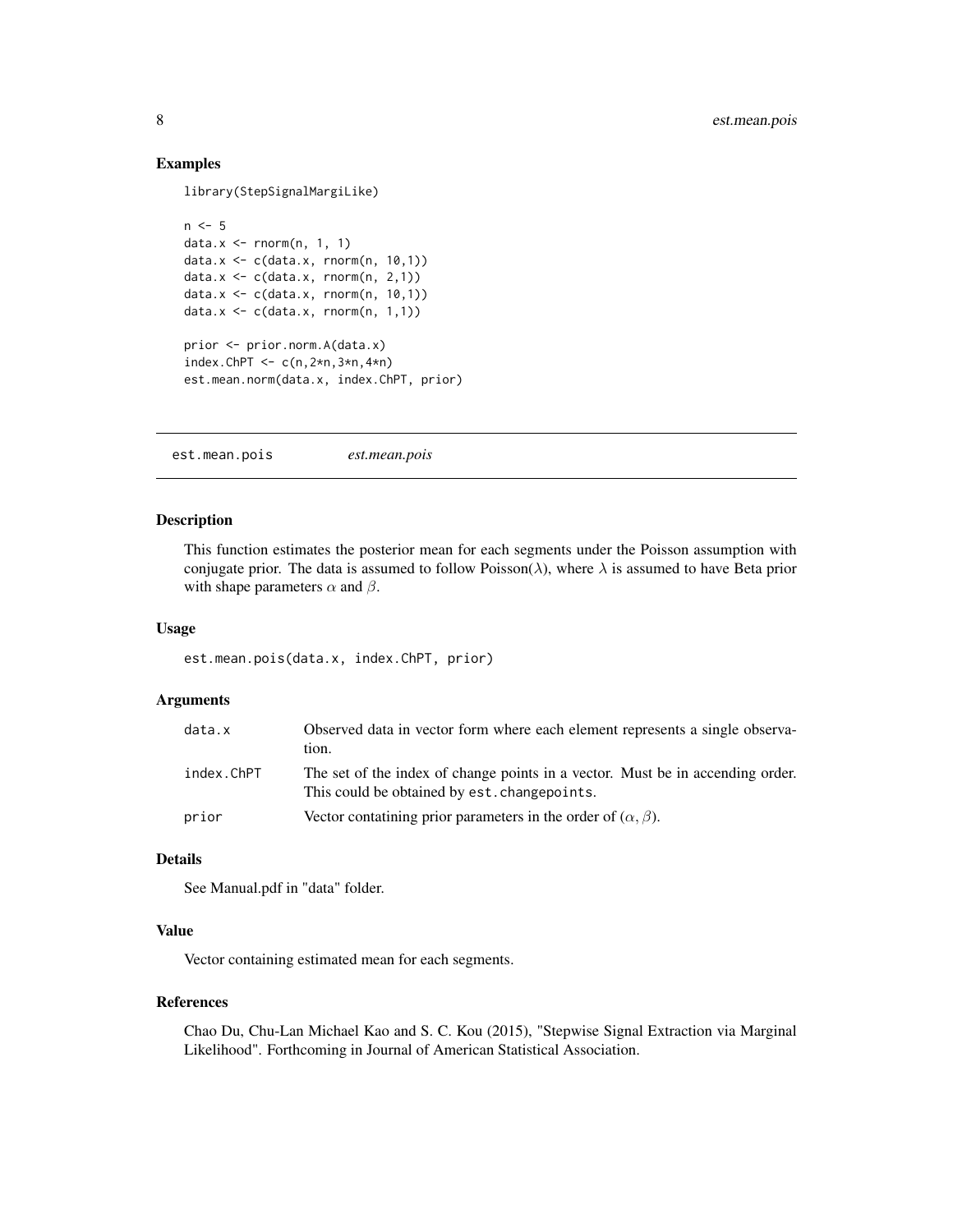## <span id="page-8-0"></span>PlotChangePoints 9

## Examples

library(StepSignalMargiLike)

```
n < -20data.x \leftarrow \text{rpois}(n, 1)data.x <- c(data.x, rpois(n, 10))
data.x <- c(data.x, rpois(n, 50))
data.x <- c(data.x, rpois(n, 20))
data.x <- c(data.x, rpois(n, 80))
data.x <- matrix(data.x,1)
prior \leq c(1,2)index.ChangePTs <- c(n, 2*n, 3*n, 4*n)
est.mean.pois(data.x, index.ChangePTs, prior)
```
PlotChangePoints *PlotChangePoints*

## Description

This function plots the data and the estimated stepwise signal given the estimated change points and means. The function only applies to one dimensional data.

## Usage

```
PlotChangePoints(data.x, data.t, index.ChPT, est.mean, type.data, col.data,
  col.est, main.plot, sub.plot, xlab.plot, ylab.plot)
```
## Arguments

| data.x     | Observed data in vector form where each element represents a single observa-<br>tion.                                                                                                                                |
|------------|----------------------------------------------------------------------------------------------------------------------------------------------------------------------------------------------------------------------|
| data.t     | The one-dimensional time or sequential labeling for the data.                                                                                                                                                        |
| index.ChPT | The set of the index of change points in a vector. Must be in accending order.<br>This could be obtained by est. changepoints.                                                                                       |
| est.mean   | The estimated mean in each segments in a vector. The length must be one plus<br>the length of index. ChPT.<br>For normal and Poisson cases as in DKK2013, apply est. mean. norm and est. mean. pois<br>respectively. |
| type.data  | (Opt.) The line type for the data. Options are the same as in plot() argument.<br>Default is "1".                                                                                                                    |
| col.data   | (Opt.) The line color for the data. Options are the same as in plot() argument.<br>Default is "red".                                                                                                                 |
| col.est    | (Opt.) The line color for the estimated stepwise signal. Options are the same as<br>in plot() arguent. Default is "blue".                                                                                            |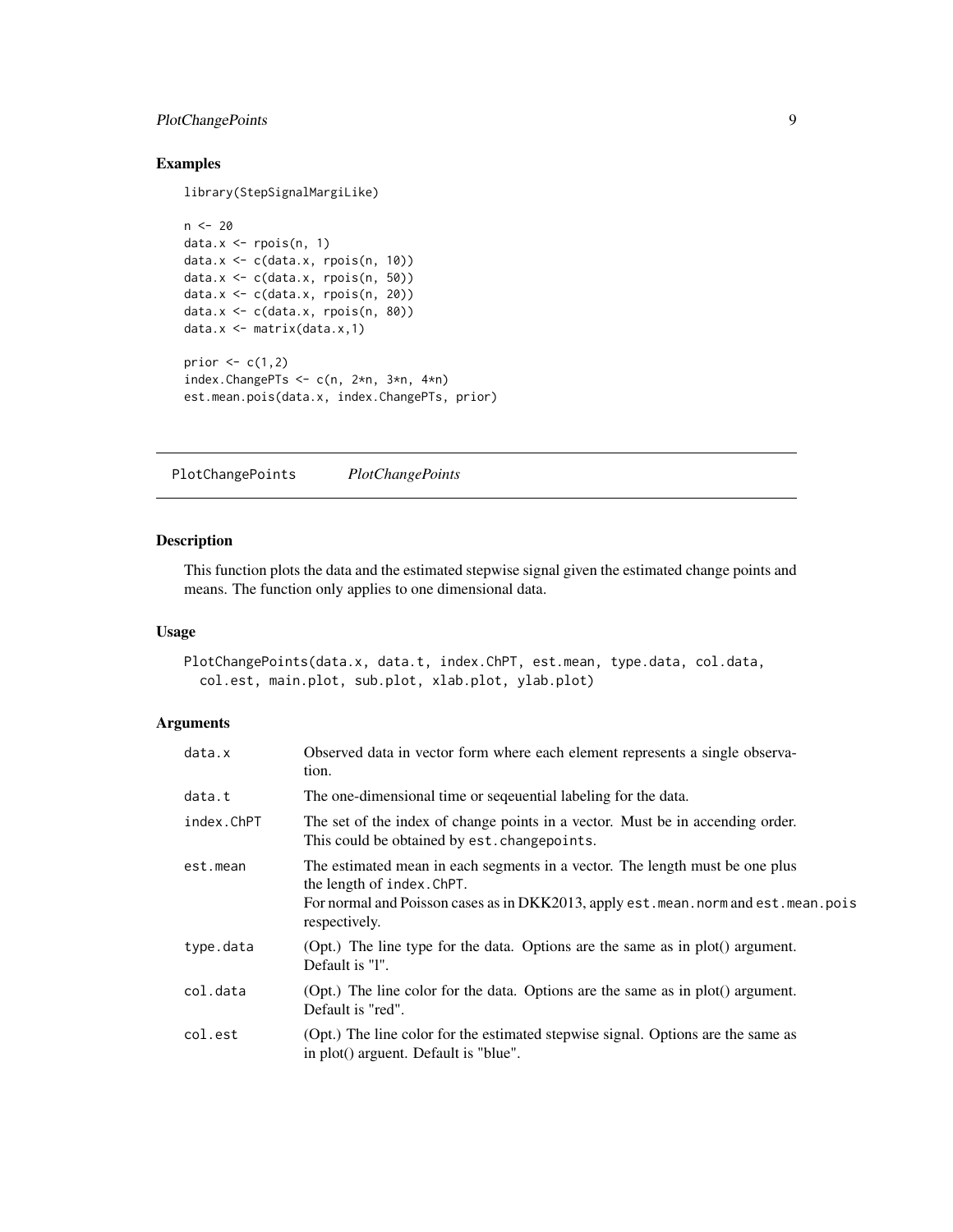<span id="page-9-0"></span>

| main.plot | (Opt.) The overall title used in the plot, which is like the main in plot(). Default<br>is NULL.            |
|-----------|-------------------------------------------------------------------------------------------------------------|
| sub.plot  | (Opt.) The sub title used in the plot, which is like the main in plot(). Default is<br>NULL.                |
| xlab.plot | (Opt.) The title for the x axis used in the plot, which is like the main in plot().<br>Default is "data.t". |
| ylab.plot | (Opt.) The title for the y axis used in the plot, which is like the main in plot().<br>Default is "data.x". |

#### Details

See Manual.pdf in "data" folder.

#### Value

Plot for the data and the estimated change-points. Note that this function only apply to onedimensional observation.

#### Examples

library(StepSignalMargiLike)

```
n < -5data.x \leq -rnorm(n, 1, 1)data.x <- c(data.x, rnorm(n, 10,1))
data.x \leq c(data.x, rnorm(n, 2,1))
data.x <- c(data.x, rnorm(n, 10,1))
data.x <- c(data.x, rnorm(n, 1,1))
data.x <- matrix(data.x, 1)
data.t <- 1:(5*n)index.ChPT \leq c(n, 2*n, 3*n, 4*n)
est.mean <- c(1,10,2,10,2)
PlotChangePoints(data.x, data.t, index.ChPT, est.mean)
PlotChangePoints(data.x, data.t, index.ChPT, est.mean, type.data="p",
  col.data="green", col.est="black", main="Stepwise Signal Estimation",
  sub="Using Marginal Likelihood", xlab="time", ylab="value")
```
prior.norm.A *prior.norm.A*

#### Description

This function computes the Norm-A prior proposed in Du, Kao and Kou (2015), which is used under conjugate normal assumption. The variance  $\sigma^2$  is assumed to be drawn from an inverse Gamma distribution with shape parameter  $\nu$ 0 and scale parameter  $\sigma$ 0<sup>2</sup>, while mean is assumed to be drawn from a normal distribution with mean  $\mu$ 0 and variance  $\sigma^2/\kappa$ 0.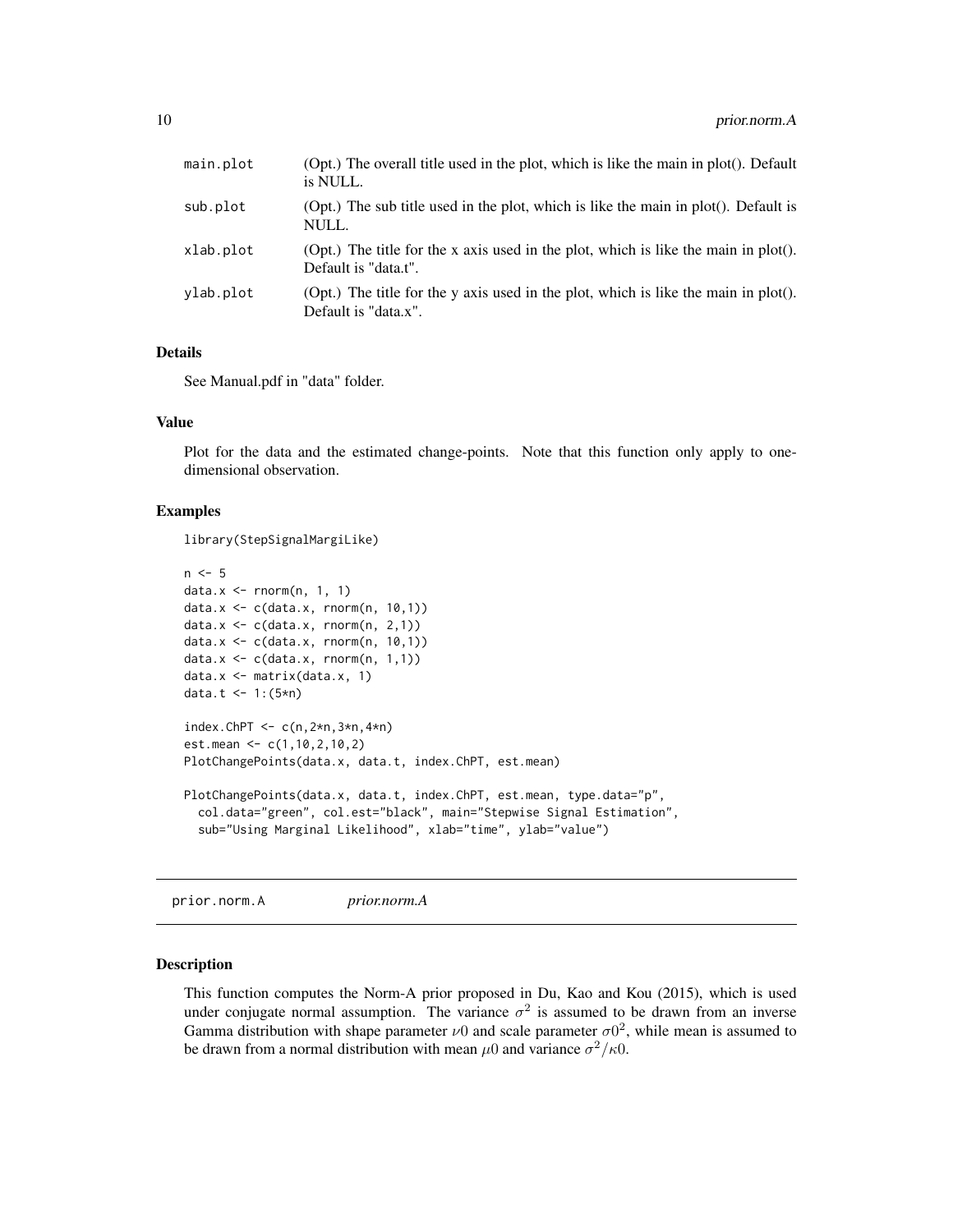## <span id="page-10-0"></span>prior.norm.B 11

#### Usage

prior.norm.A(data.x)

#### Arguments

data.x Observed data in vector form where each element represents a single observation.

## Details

See Manual.pdf in "data" folder.

#### Value

Vector for prior parameters in the order of  $(\mu 0, \kappa 0, \nu 0, \sigma 0^2)$ 

## References

Chao Du, Chu-Lan Michael Kao and S. C. Kou (2015), "Stepwise Signal Extraction via Marginal Likelihood". Forthcoming in Journal of American Statistical Association.

## Examples

library(StepSignalMargiLike)

```
n < -5data.x \leq -rnorm(n, 1, 1)data.x \leq c(data.x, rnorm(n, 10,1))
data.x \leq c(data.x, rnorm(n, 2,1))
data.x <- c(data.x, rnorm(n, 10,1))
data.x \leq c(data.x, rnorm(n, 1,1))
```
prior.norm.A(data.x)

prior.norm.B *prior.norm.B*

#### Description

This function computes the Norm-B prior proposed in Du, Kao and Kou (2015), which is used under conjugate normal assumption. The variance  $\sigma^2$  is assumed to be drawn from an inverse Gamma distribution with shape parameter  $\nu$ 0 and scale parameter  $\sigma$ 0<sup>2</sup>, while mean is assumed to be drawn from a normal distribution with mean  $\mu$ 0 and variance  $\sigma^2/\kappa$ 0.

#### Usage

prior.norm.B(data.x)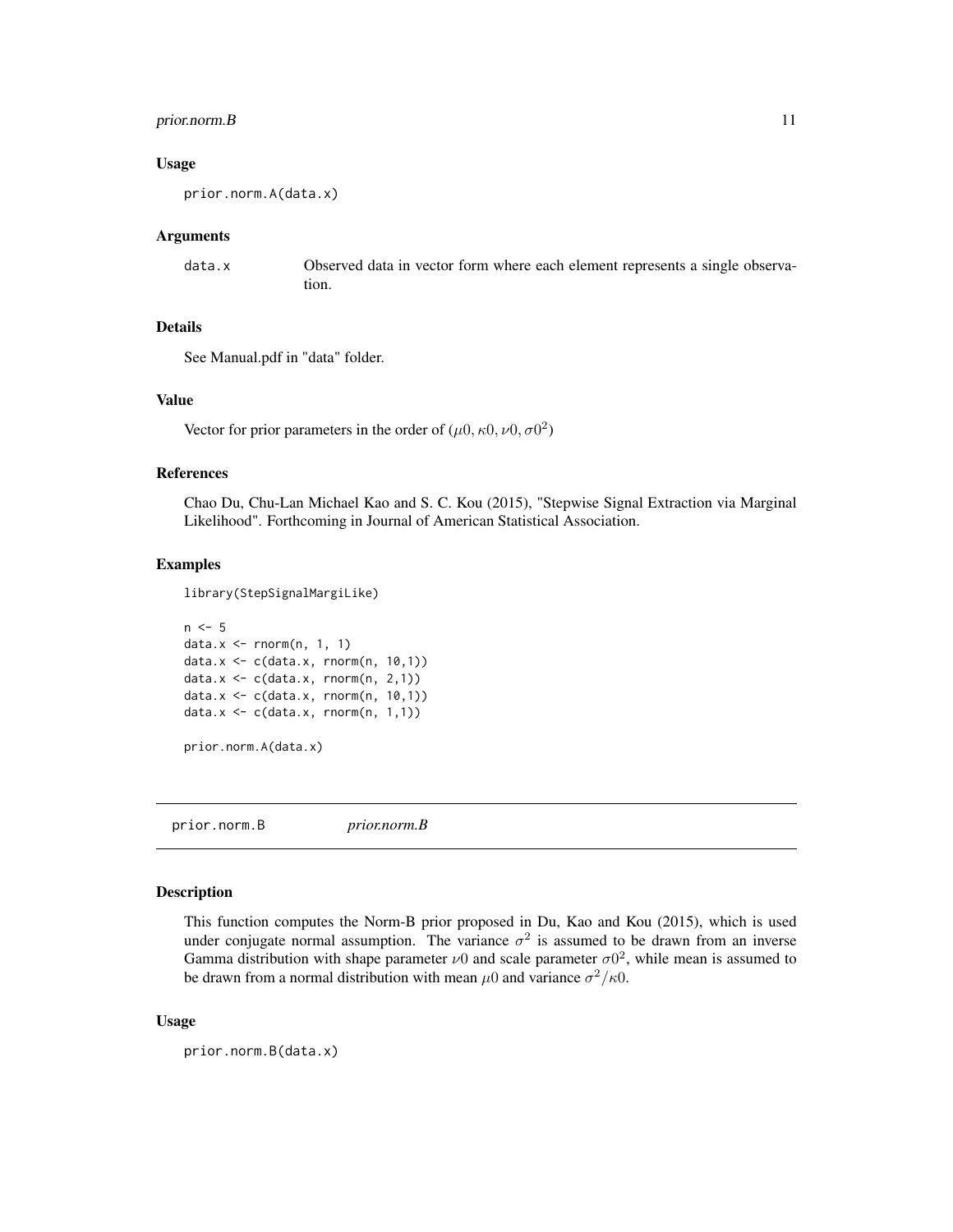#### <span id="page-11-0"></span>Arguments

data.x Observed data in vector form where each element represents a single observation.

#### Details

See Manual.pdf in "data" folder.

#### Value

Vector for prior parameters in the order of  $(\mu 0, \kappa 0, \nu 0, \sigma 0^2)$ 

## References

Chao Du, Chu-Lan Michael Kao and S. C. Kou (2015), "Stepwise Signal Extraction via Marginal Likelihood". Forthcoming in Journal of American Statistical Association.

#### Examples

library(StepSignalMargiLike)

```
n < -5data.x <- rnorm(n, 1, 1)
data.x <- c(data.x, rnorm(n, 10,1))
data.x \leq c(data.x, rnorm(n, 2,1))
data.x <- c(data.x, rnorm(n, 10,1))
data.x \leq c(data.x, rnorm(n, 1,1))
prior.norm.B(data.x)
```
prior.norm.C *prior.norm.C*

#### Description

This function computes the Norm-C prior proposed in Du, Kao and Kou (2015), which is used under conjugate normal assumption. The variance  $\sigma^2$  is assumed to be drawn from an inverse Gamma distribution with shape parameter  $\nu$ 0 and scale parameter  $\sigma$ 0<sup>2</sup>, while mean is assumed to be drawn from a normal distribution with mean  $\mu$ 0 and variance  $\sigma^2/\kappa$ 0.

## Usage

prior.norm.C(data.x)

#### Arguments

data.x Observed data in vector form where each element represents a single observation.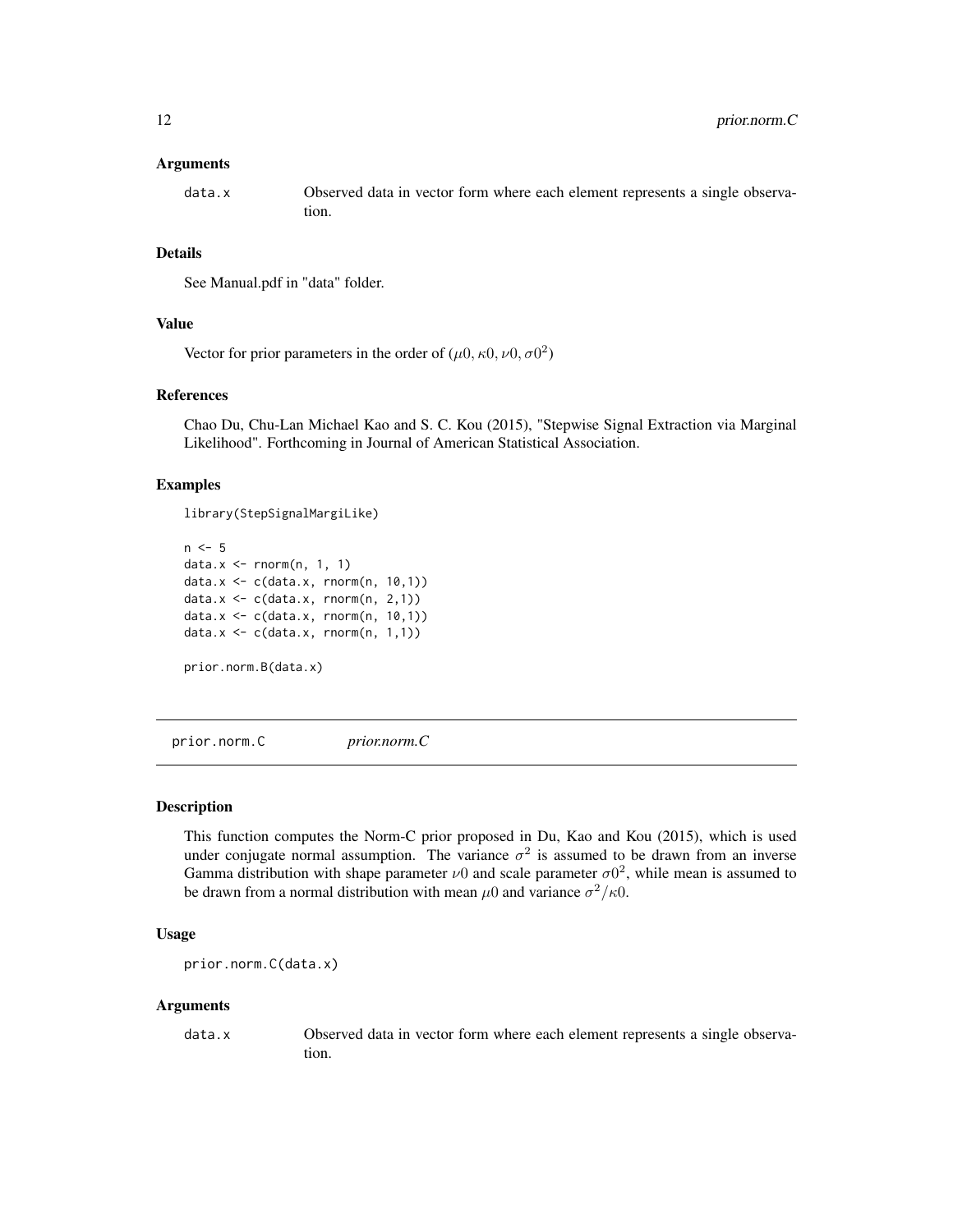#### <span id="page-12-0"></span>prior.pois and the contract of the contract of the contract of the contract of the contract of the contract of the contract of the contract of the contract of the contract of the contract of the contract of the contract of

## Details

See Manual.pdf in "data" folder.

## Value

Vector for prior parameters in the order of  $(\mu 0, \kappa 0, \nu 0, \sigma 0^2)$ 

## References

Chao Du, Chu-Lan Michael Kao and S. C. Kou (2015), "Stepwise Signal Extraction via Marginal Likelihood". Forthcoming in Journal of American Statistical Association.

### Examples

```
library(StepSignalMargiLike)
n < -5data.x \leq -rnorm(n, 1, 1)data.x <- c(data.x, rnorm(n, 10,1))
data.x \leq c(data.x, rnorm(n, 2,1))
data.x <- c(data.x, rnorm(n, 10,1))
data.x \leq c(data.x, rnorm(n, 1,1))
```
prior.norm.C(data.x)

prior.pois *prior.pois*

## Description

This function computes the Pois prior proposed in Du, Kao and Kou (2015), which is used under the Poisson assumption with conjugate prior. The data is assumed to follow Poisson( $\lambda$ ), where  $\lambda$  is assumed to have Beta prior with shape parameters  $\alpha$  and  $\beta$ .

#### Usage

```
prior.pois(data.x)
```
#### Arguments

data.x Observed data in vector form where each element represents a single observation.

## Details

See Manual.pdf in "data" folder.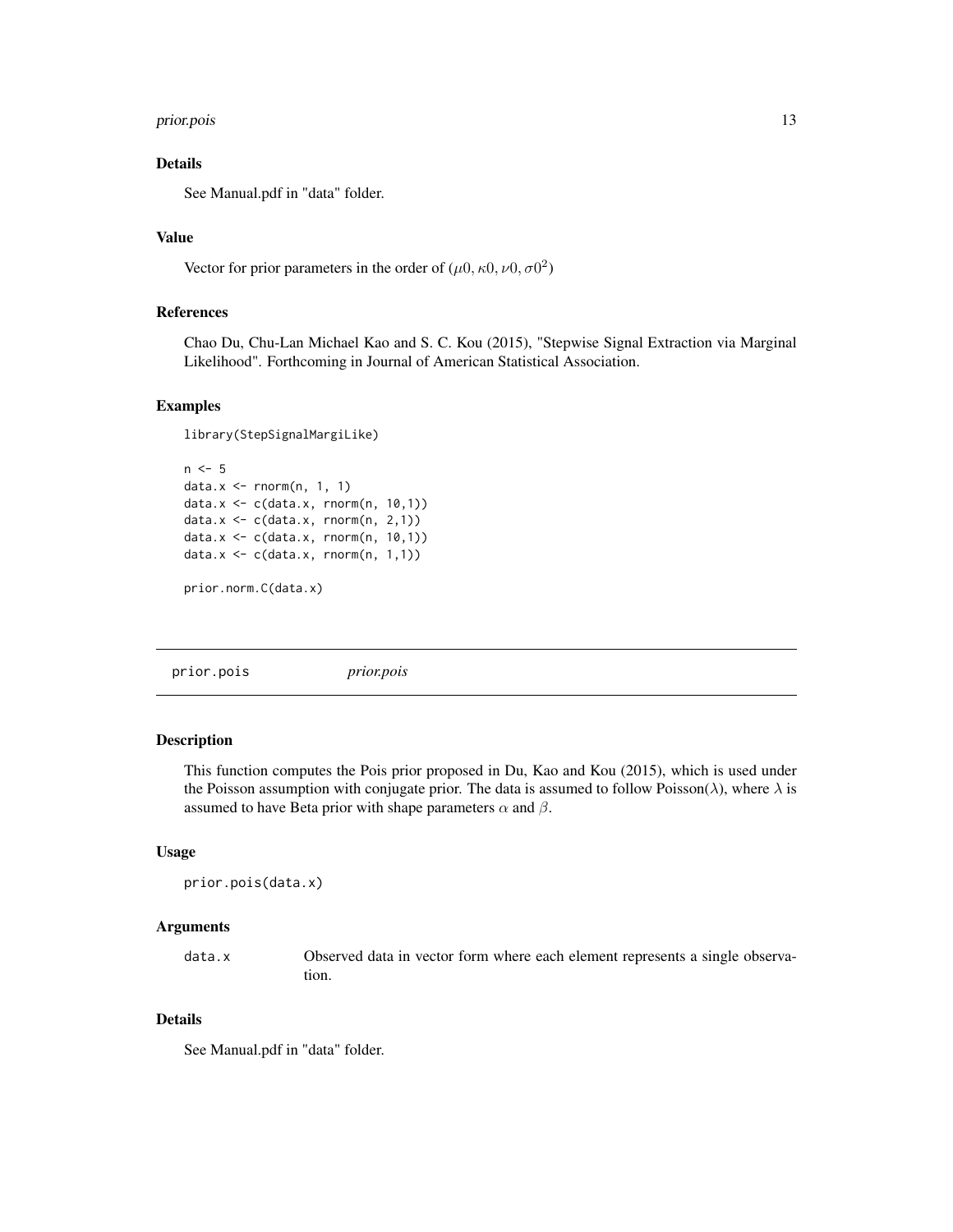## <span id="page-13-0"></span>Value

Vector for prior parameters in the order of  $(\alpha, \beta)$ 

#### References

Chao Du, Chu-Lan Michael Kao and S. C. Kou (2015), "Stepwise Signal Extraction via Marginal Likelihood". Forthcoming in Journal of American Statistical Association.

#### Examples

```
n < - 20data.x \leftarrow \text{rpois}(n, 1)data.x <- c(data.x, rpois(n, 10))
data.x <- c(data.x, rpois(n, 50))
data.x <- c(data.x, rpois(n, 20))
data.x <- c(data.x, rpois(n, 80))
prior.pois(data.x)
```
StepSignalMargiLike\_ChangePointAnalyzeNorm *StepSignalMargiLike\_ChangePointAnalyzeNorm*

#### Description

Supported C++ function used in function est.changepoints.

## Usage

StepSignalMargiLike\_ChangePointAnalyzeNorm

```
n < -5max.segs <- 5
data.x \leq -rnorm(n, 1, 1)data.x <- c(data.x, rnorm(n, 10,1))
data.x <- c(data.x, rnorm(n, 2,1))
data.x <- c(data.x, rnorm(n, 10,1))
data.x \leq c(data.x, rnorm(n, 1,1))
data.t <- 1:(5*n)prior <- prior.norm.A(data.x)
ChangePointAnalyzeNorm(data.x, n, max.segs, prior)
```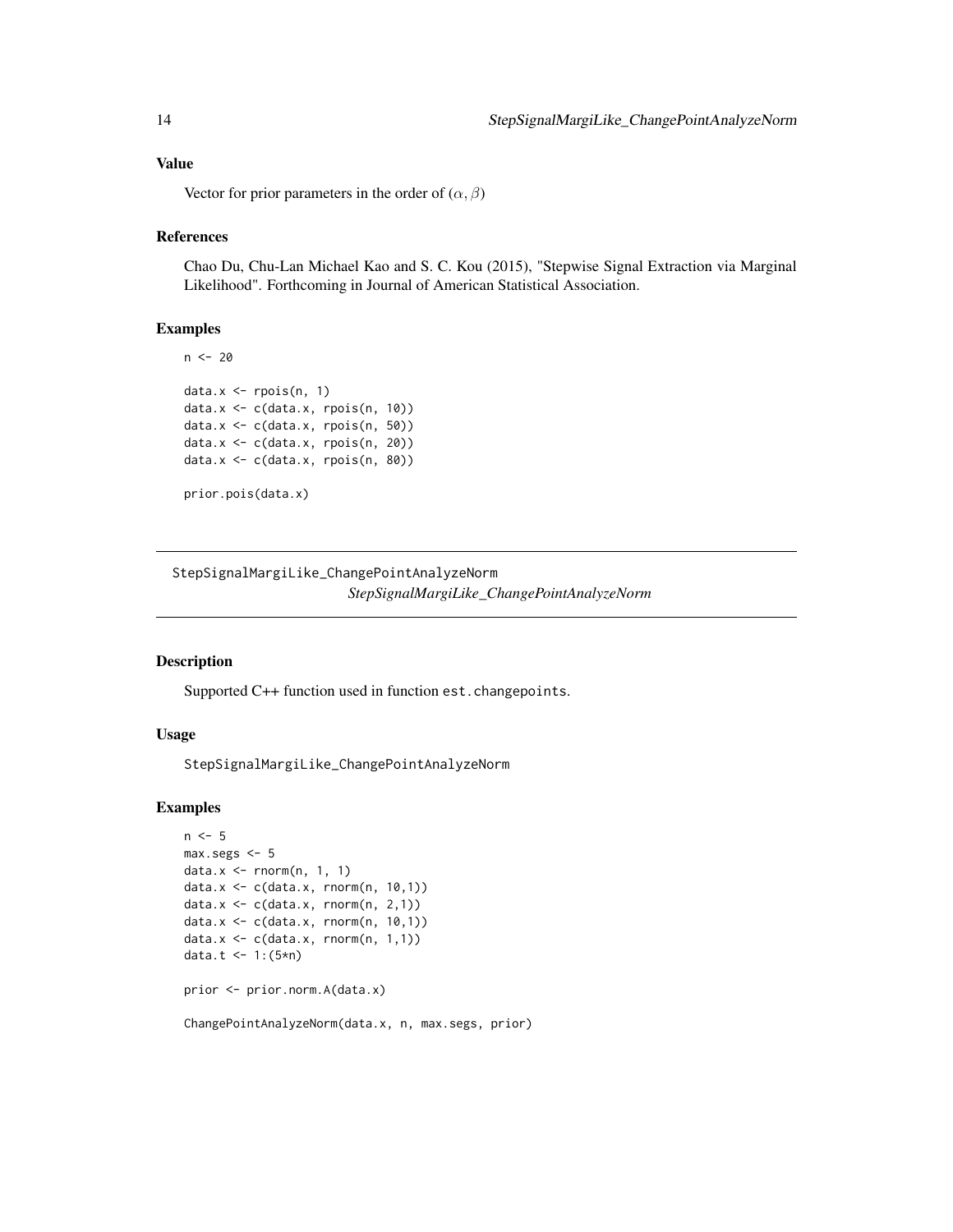<span id="page-14-0"></span>StepSignalMargiLike\_ChangePointAnalyzeNormUnRes *StepSignalMargiLike\_ChangePointAnalyzeNormUnRes*

#### Description

Supported C++ function used in function est.changepoints.

## Usage

StepSignalMargiLike\_ChangePointAnalyzeNormUnRes

## Examples

```
n < -5data.x <- rnorm(n, 1, 1)
data.x <- c(data.x, rnorm(n, 10,1))
data.x \leq c(data.x, rnorm(n, 2,1))
data.x <- c(data.x, rnorm(n, 10,1))
data.x \leq c(data.x, rnorm(n, 1,1))
data.t <- 1:(5*n)
prior <- prior.norm.A(data.x)
ChangePointAnalyzeNormUnRes(data.x, n, prior)
```
StepSignalMargiLike\_ChangePointAnalyzePoiss *StepSignalMargiLike\_ChangePointAnalyzePoiss*

## Description

Supported C++ function used in function est.changepoints.

#### Usage

StepSignalMargiLike\_ChangePointAnalyzePoiss

```
n < - 20max.segs <- 20
data.x \leftarrow \text{rpois}(n, 1)data.x <- c(data.x, rpois(n, 10))
data.x \leq c(data.x, rpois(n, 50))
data.x <- c(data.x, rpois(n, 20))
```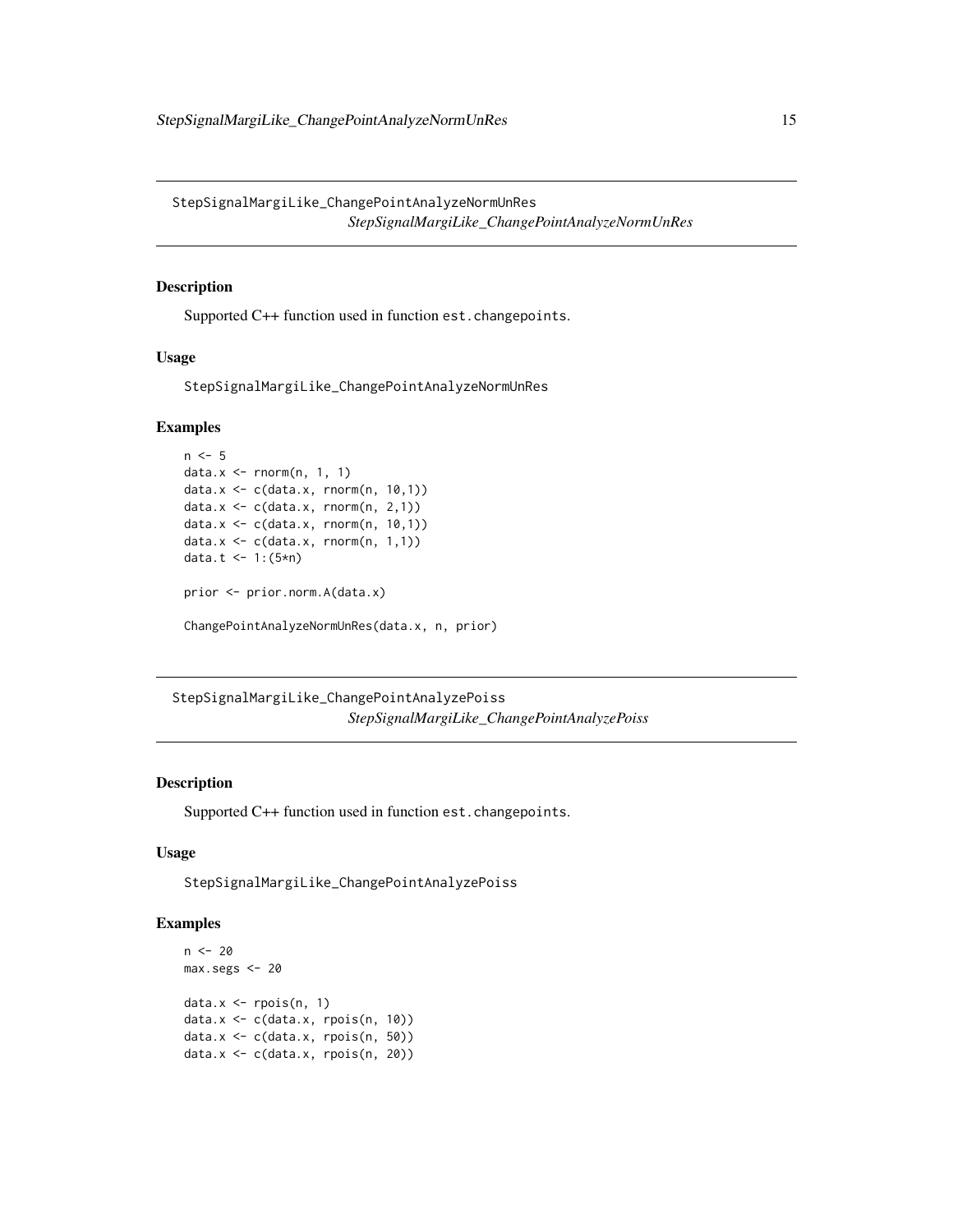```
data.x <- c(data.x, rpois(n, 80))
prior <- prior.pois(data.x)
ChangePointAnalyzePoiss(data.x, n, max.segs, prior)
```
StepSignalMargiLike\_ChangePointAnalyzePoissUnRes *StepSignalMargiLike\_ChangePointAnalyzePoissUnRes*

## Description

Supported C++ function used in function est.changepoints.

## Usage

StepSignalMargiLike\_ChangePointAnalyzePoissUnRes

## Examples

```
n < - 20data.x <- rpois(n, 1)
data.x <- c(data.x, rpois(n, 10))
data.x \leq c(data.x, rpois(n, 50))
data.x \leq c(data.x, rpois(n, 20))
data.x <- c(data.x, rpois(n, 80))
prior <- prior.pois(data.x)
```
ChangePointAnalyzePoissUnRes(data.x, n, prior)

<span id="page-15-0"></span>